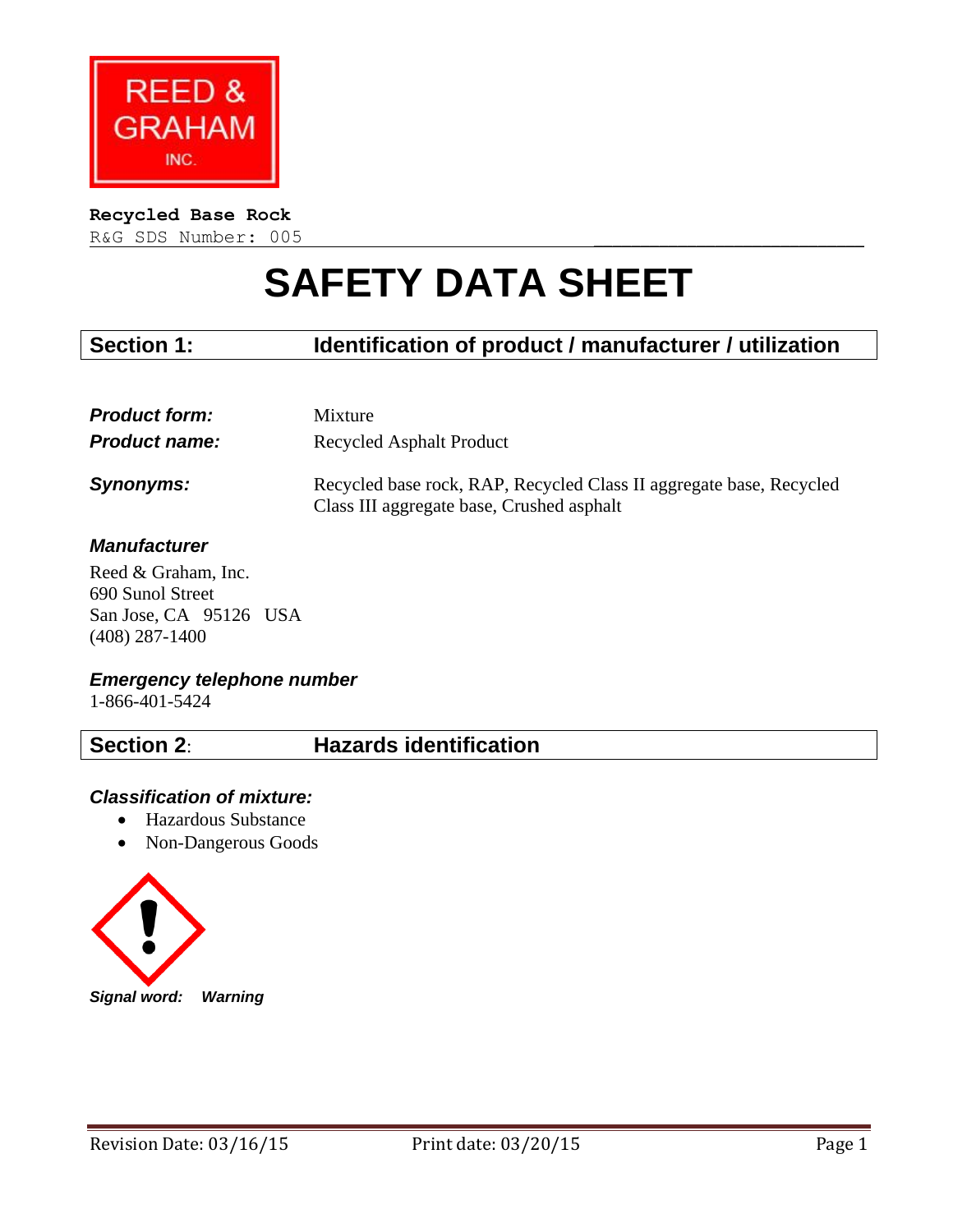## *Hazard Statements:*

- Eye contact: Exposure to crystalline silica dust may cause irritation, redness or pain.
- Skin contact: Not expected to be a significant exposure concern.
- Inhalation: Inhalation of silica dust from being cut, abraded, or crushed some of which may be respirable (particles small enough to go into the deep parts of the lung when breathed in). When heated, inhalation of hydrogen sulfide gas can cause upper respiratory tract irritation
- Ingestion: Expected to be practically non-toxic. Ingestion of large amounts may cause gastrointestinal irritation including nausea, vomiting, diarrhea and blockage.

## *Precautionary Statements:*

- Obtain and read product data sheet for instructions of use
- Do not handle material until all the safety data sheet has been obtain, read and understood.
- Inhalation of silica dust may cause respiratory irritation after prolonged exposure

## *Prevention*

- Do not eat, drink or smoke when using this product
- Do not breathe dusts/fume/gas/mist/vapors/spray
- Wear protective gloves/protective clothing/eye protection/face protection
- Contaminated work clothing must not be allowed out of the workplace
- Obtain special instructions before use
- Do not handle until all safety precautions have been read and understood

## *Response*

- If swallowed: DO NOT induce vomiting. Drink a large volume of water and get immediate medical attention. Never give anything by mouth to an unconscious person. If vomiting occurs, keep head lower than hips to prevent aspiration Immediately call a poison center/doctor
- If on skin or hair: take off immediately all contaminated clothing. Rinse skin with water/shower.
- If inhaled: Remove person to fresh air and keep comfortable for breathing. If lung irritation persists or later develops, contact a physician.
- If in eyes: Rinse cautiously with water for 15 minutes. Remove contact lenses, if present and easy to do. Beyond flushing, do not attempt to remove material from the eyes.

#### **GHS pictogram**

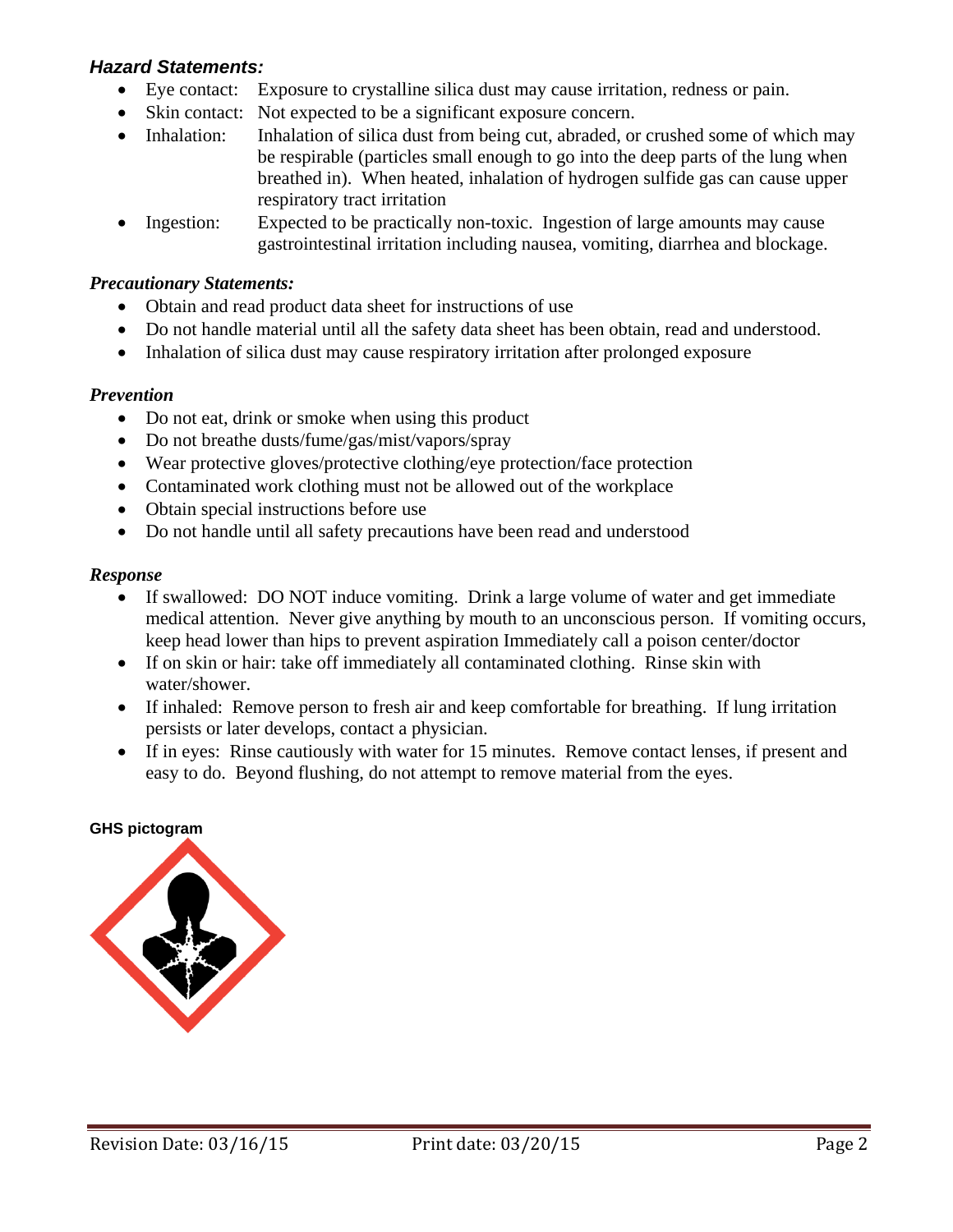## **Storage**

 Store away from all ignition sources and open flames in accordance with applicable laws and regulations. Do not store near food and beverages or smoking materials. Respirable crystalline silica contain dust may be generated when hardened asphalt concrete is subjected to mechanical forces such as demolition work or crushing.

#### **Disposal**

Dispose of contents/container in accordance with local/regional/national regulations

| <b>Section 3:</b>                                | <b>Composition / Information on Ingredients</b> |            |  |
|--------------------------------------------------|-------------------------------------------------|------------|--|
| <b>Component Listing</b><br><b>Chemical Name</b> | Amount                                          | CAS Number |  |
| AGGREGATE<br>(crushed stone, sand, gravel)       | $60.0 - 90\%$                                   | Mixture    |  |

(crystalline silica)  $>1\%$  14808-60-7

| <b>ASPHALT CEMENT</b>                                                                                              | $10 - 40%$ | 8052-42-4 |
|--------------------------------------------------------------------------------------------------------------------|------------|-----------|
| Reclaimed products may contain<br>Containments such as heavy metals,<br>Hydrocarbons and various asphalt additives |            |           |

## **Component Information/Information on Non-Hazardous Components General Information**

Trace Elements: Product is made from materials mined from the earth and is processed using energy provided by fuels. Trace amounts of naturally occurring, potentially harmful chemical might be detected during chemical analysis.

## **Section 4: First Aid Measures**

## *EYE CONTACT FIRST AID:*

COMPOSTION VARIES

naturally-typically contains quartz

Immediately flush eyes with plenty of water for at least 15 minutes, while holding the eyelids open. Occasionally lift the eyelids to ensure thorough rinsing. Beyond flushing, do not attempt to remove material from the eyes. Contact a physician if irritation persists or later develops.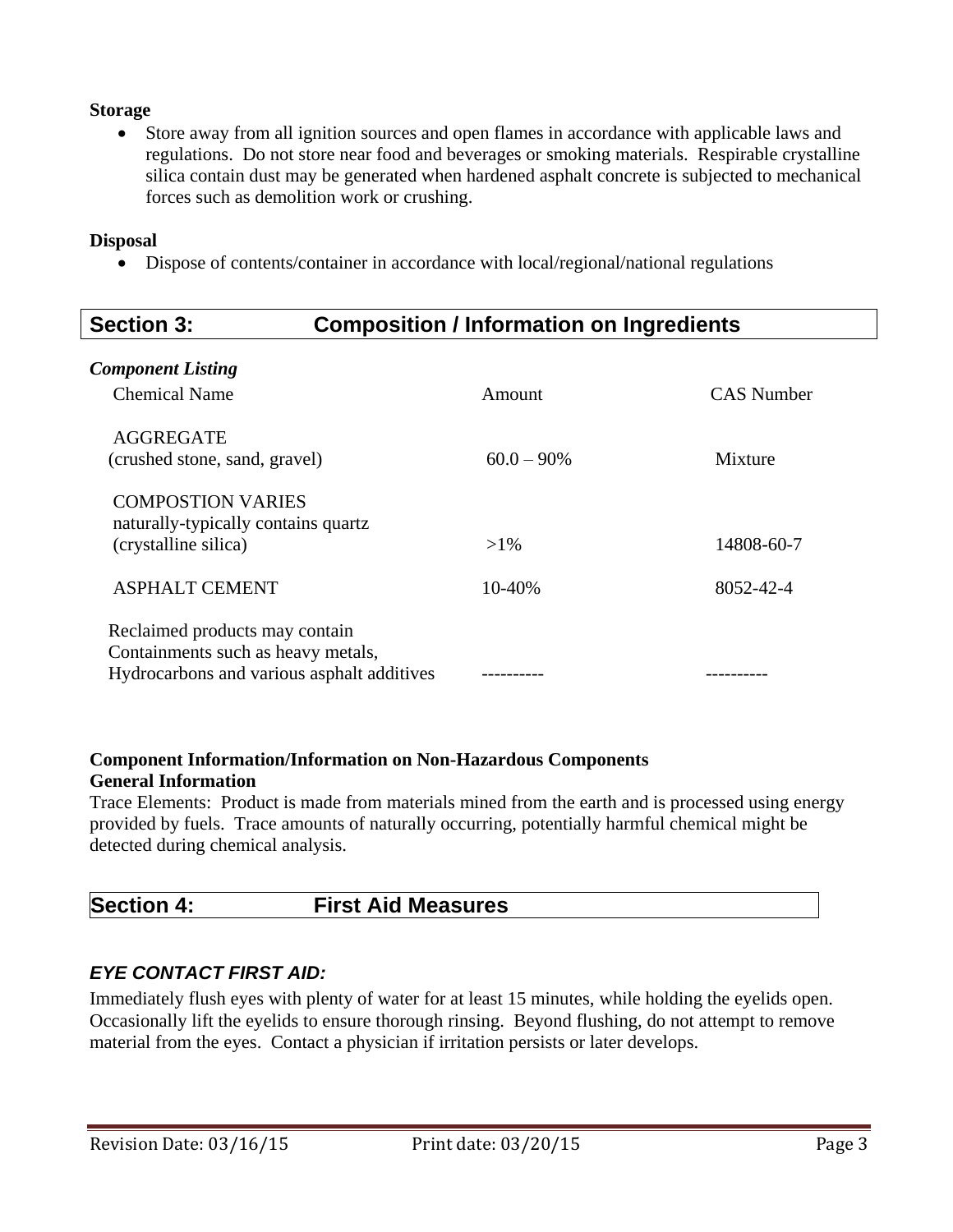## *SKIN CONTACT FIRST AID:*

For hot product, immediately immerse in or flush the affected area with large amounts of cold water to dissipate heat. For hot material exposure, DO NOT try to remove solidified material from the skin. DO NOT try to dissolve with solvents or thinners. Get medical attention immediately.

For exposure to cold material, wash skin with soap and water. Do not attempt to wash with solvent or thinners. Wear protective gloves to minimize skin contamination.

## *INHALATION FIRST AID:*

At elevated temperatures may cause irritation of the eyes and respiratory tract. Although this product is not known to cause respiratory problems, if breathing is difficult, safely remove victim to fresh air and provide oxygen. Get immediate medical attention.

## *INGESTION FIRST AID:*

If swallowed, do not induce vomiting. Drink a large volume of water and get immediate medical attention. Never give anything by mouth to an unconscious person. If vomiting should occur spontaneously, keep airway clear. Contact a physician.

## *STATEMENT OF PRACTICAL TREATMENT:*

Cool exposed area with water to dissipate heat. Get prompt medical attention. No attempt should be made to remove firmly adhering asphaltic material. Only medically approved solvents may be used to remove material from burns, as other solvents could cause further damage.

## **Section 5: Fire Fighting Measures**

## *FLAMMABLE PROPERTIES:*

Product contains heavy oil (asphalt), will not burn unless preheated.

## *EXTINGUISHING MEDIA:*

The use of Carbon dioxide, dry chemical, halogenated agents, foam, and steam can be used. Avoid the use of straight stream water because of violent reaction with hot asphalt. Use water spray to cool fire exposed containers.

## *FIRE & EXPLOSION HAZARDS:*

Fumes and vapors can explode when concentrated in an enclosed environment and supplied with an ignition source. Never weld or use a cutting torch or open flame on a fully or partially full or empty bin, hopper or other container that holds asphaltic materials unless precautions are taken to prevent explosion.an release vapors that form explosive mixtures at temperatures at or above the flash point.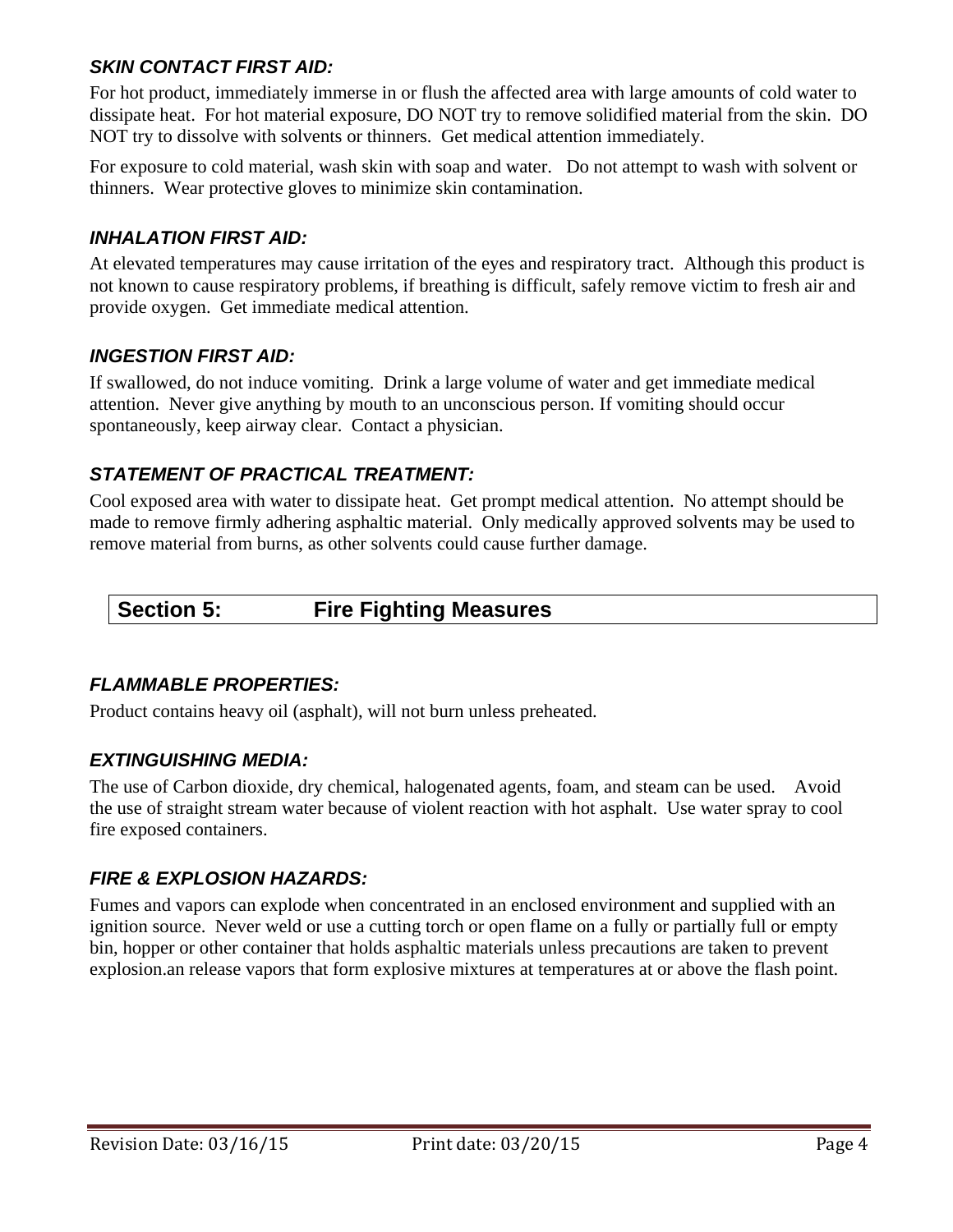## *FIRE FIGHTING INSTRUCTIONS:*

As in any fire, firefighters should wear self-contained breathing apparatus pressure-demand MSHA/NIOSH (approved or equivalent) and full protective gear. Decomposition may produce fumes, smoke, oxides of sulfur, carbon and hydrocarbons, and possible small quantities of hydrogen sulfide.

## *COMBUSTION PRODUCTS:*

Avoid breathing vapors from heated material. Combustion may produce CO, NOx, SOx and reactive hydrocarbons

## **Section 6: Accidental Release Measures**

## **Recovery and Neutralization**

Eliminate all sources of ignition or flammables that may come into contact with a spill of this material.

## **Materials and Methods for Clean-up**

Personnel involved in cleanup processes should implement controls as identified in section 8 as appropriate. Keep all ignition sources at least 50 feet away. Avoid personal contact with heated material. Collect cold material and dispose waste in accordance with local, state and federal regulations.

## **Emergency Measures**

Isolate area. Keep unnecessary personnel away.

## **Environmental Precautions**

Prevent materials from entering streams, drainages or sewers. Spills entering surface waters or any other water courses or sewer entering/leading to surface waters that cause sheen must be reported to the National response center 800-424-8802,. None of the components are subject to the reporting requirement of Title III of SARA, 1986 and 40 CFR372.

## **Prevention of Secondary Hazards**

None.

## **Section 7: Handling and Storage**

## *Handling Procedures*

When sampling containers use appropriate personal protective equipment such as gloves that are heat resistant, safety glasses, work boots and appropriate clothing. Do not enter storage area unless adequately ventilated. Avoid contact with eyes, skin, and clothing. Breathing hydrogen sulfide must be avoided.

## *Storage Procedures*

Store the product away from all ignition sources and open flames, in accordance with applicable laws and regulations. Storage containers should be ventilated to reduce fire and explosion hazard, and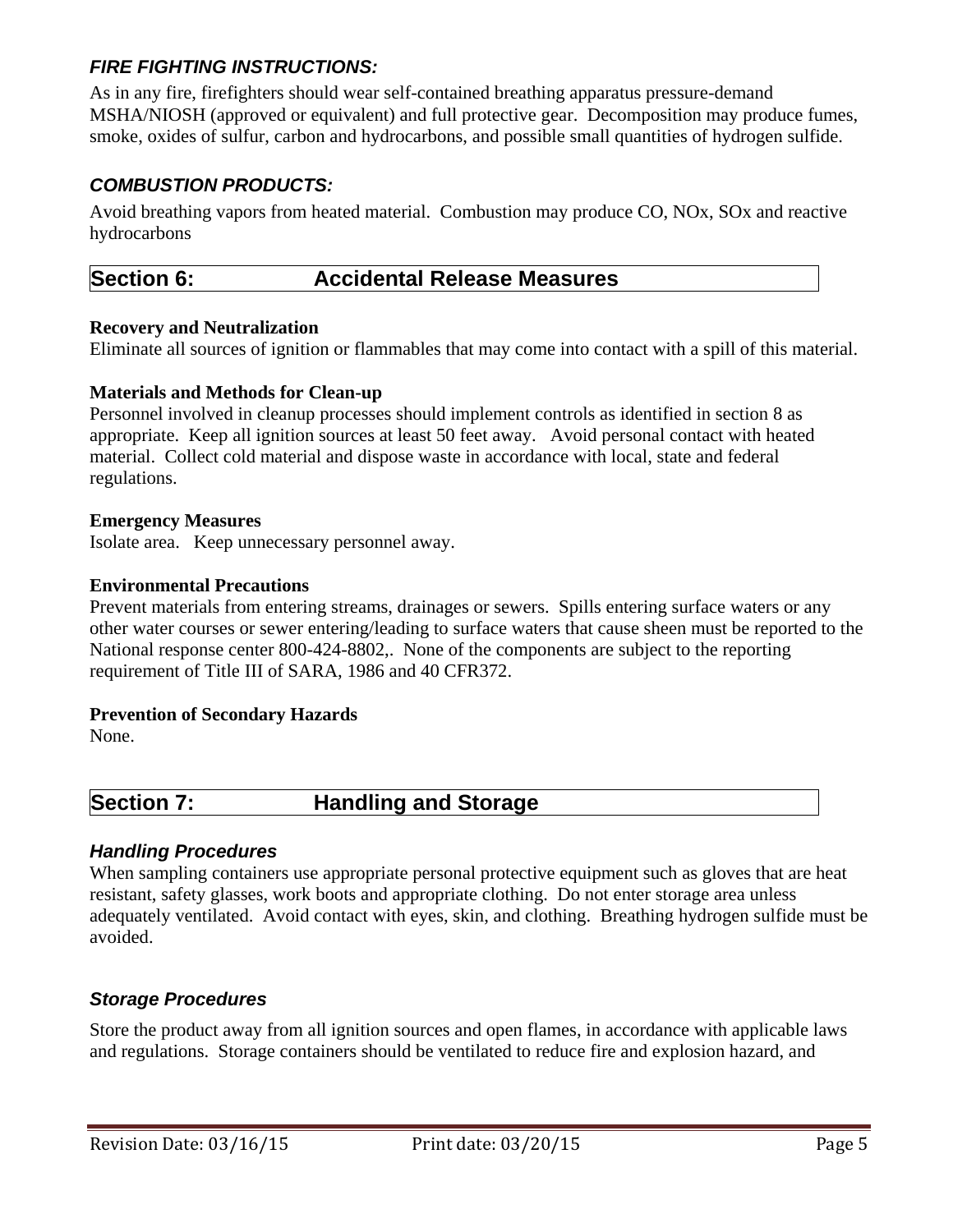possible overexposure of personnel to fumes and vapors. Do not store near food and beverages or smoking materials.

## **Sections 8: Exposure Controls / Personal Protections**

*Legend:*

NE = Not Established; PEL = Permissible Exposure Limit: TLV = Threshold Limit Value; REL = Recommended Exposure Limit; OSHA = Occupational Safety and Health Administration; MSHA = Mine Safety and Health Administration; NIOSH = National Institute for Occupational Safety and Health; ACGIH = American Conference of Governmental Industrial Hygienists

| Component               | <b>OSHA/MSHA</b>              | <b>ACGIH</b>               | <b>NIOSH</b>            |
|-------------------------|-------------------------------|----------------------------|-------------------------|
|                         | <b>PEL</b>                    | <b>TLV</b>                 | <b>REL</b>              |
| Asphalt fumes           | $N\!E$                        | $0.5$ mg/m $3$ (as benzene | <b>REL Ceiling 5ppm</b> |
|                         |                               | - soluble aerosol)         |                         |
| Other particulates      | 15 mg/m $3$ (total dust) $5$  | $N\!E$                     | NE                      |
|                         | $mg/m3$ (respirable           |                            |                         |
|                         | fraction)                     |                            |                         |
| Respirable dust         | $10 \text{ mg/m}3 \div$       | Use Respirable Silica      | Use Respirable Silica   |
| Containing silica       | $(% )$ silica+2)              | <b>TLV</b>                 | <b>TLV</b>              |
| Total dust containing   | OSHA: $30 \text{ mg/m}3 \div$ | <b>NE</b>                  | <b>NE</b>               |
| silica                  | $(%$ (% silica+2)             |                            |                         |
|                         | MSHA: $30mg/m3 \div$          |                            |                         |
|                         | $(\% \text{ silica+2})$       |                            |                         |
| Respirable Crystallinc  | $NE - Use$ respriable         | $0.025$ mgm $3$            | $0.05$ mg/m $3$         |
| Silica (quartz)         | dust containing silica        |                            |                         |
|                         | <b>PEL</b>                    |                            |                         |
| Respirable Tridymite    | 1/2 of OSHA and MSHA          | $0.025$ mg/m $3$           | $0.05$ mg/m $3$         |
| and Cristobalite (other | respirable dust               |                            |                         |
| forms of crystalline    | containing silica PEL         |                            |                         |
| silica)                 |                               |                            |                         |
| Ammonia (NH3)           | PEL 50 ppm                    | TLV 25ppm                  | REL 25ppm               |
|                         |                               | TLV-STEL 35ppm`            | REL Ceiling 35 ppm      |
| Carbon Monoxide (CO)    | PEL 50 ppm                    | 25 ppm                     | REL 35 ppm              |
|                         |                               |                            | REL- Ceiling 200 ppm    |
| Hydrogen Sulfide        | PEL – Ceiling 20 ppm          | TLV 10 ppm                 | $REL - Ceiling 10 ppm$  |
| (H2S)                   |                               | TLV - STEL 15 ppm          |                         |
| Nitrogen Dioxide        | PEL - Ceiling 5 ppm           | TLV 3 ppm                  | RES-STEL 1ppm           |
| (NO2)                   |                               | TLV-STEL 5 ppm             |                         |
| Ozone $(O3)$            | PEL 0.1 ppm                   | $0.05$ ppm                 | REL-Ceiling 0.1 ppm     |
| Sulfur Dioxide (SO2)    | PEL 5 ppm                     | TLV 2 ppm                  | REL 2 ppm               |
|                         |                               | TLV-STEL 5 ppm             | REL-STEL 5 ppm          |

## *Engineering measures*

Use general ventilations methods to controls exposure within applicable limits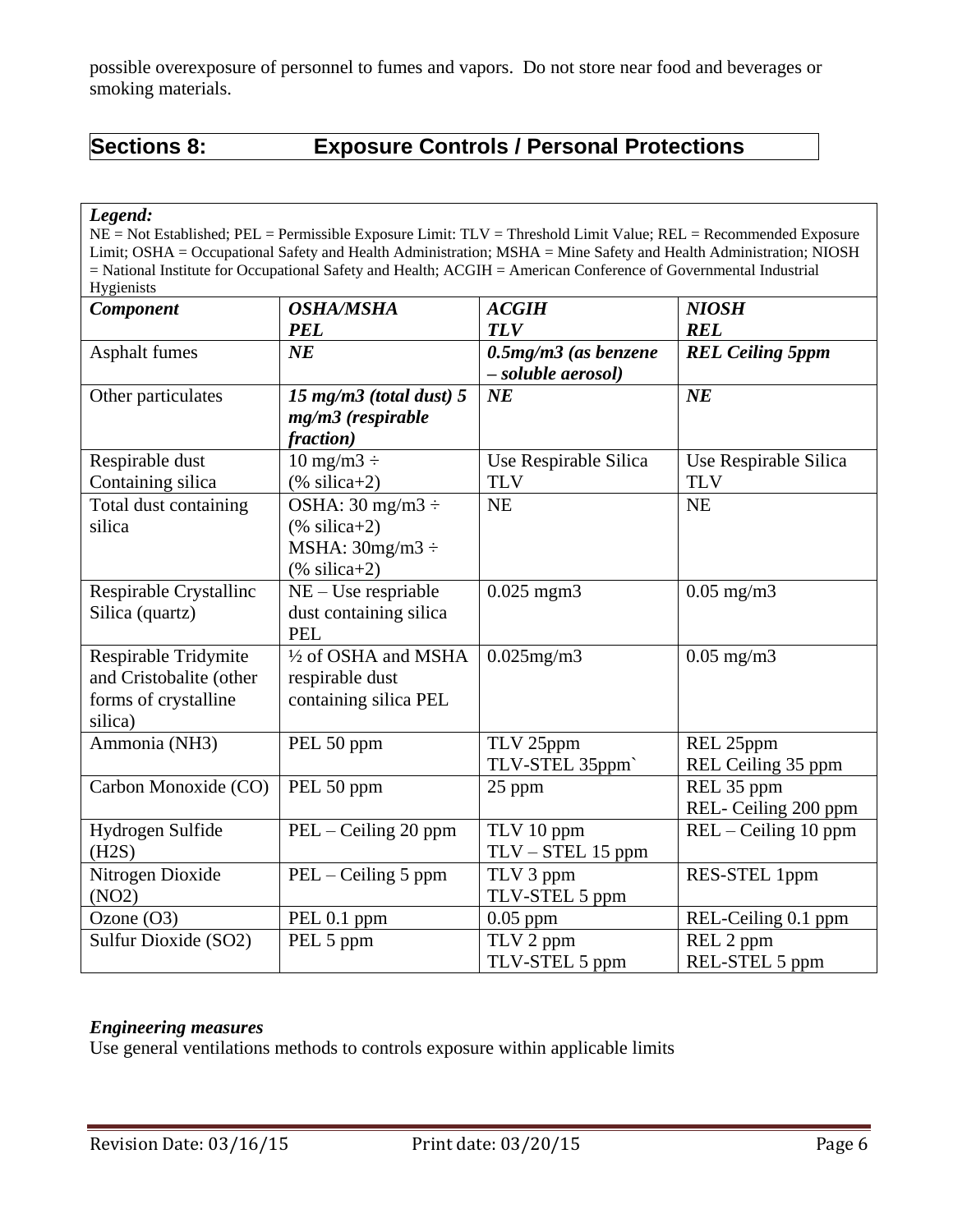## *Personal Protective Equipment: Respiratory*

Not expected to be necessary under normal use and working conditions. For air contamination which exceed or are likely to exceed applicable exposure limits, use a NIOSH/MSHA approved, contaminate specific air purifying respirator. Respirator and or filter cartridge selections should be based on American National Standards Institute (ANSI) Z88.2 practices of Respiratory Protection. If such conditions are sufficiently high that the air purifying respirator is inadequate, or if oxygen adequate to sustain life is not present, us a positive pressure, self-contain breathing apparatus. Activities that generate dust require the use of the appropriate dust respirator where dust levels exceed or are likely to exceed allowable exposure limits. For respirable silica levels that exceed or are likely to exceed an 8 hour time weighted average (TWA) of 0.5mgm3, a high efficiency particulate filter respirator must be worn at a minimum; however, if respirable silica levels exceed or are likely to exceed an 8 hour TWA of 5.0 mg/m3, a positive pressure, full face respirator or equivalent is required. Respirator use must comply with applicable LMSHA (42CFR 84) or OSHA (29 CFR 1910.134) standards, which include provisions for a user training program, respirator inspections, repair and cleaning, respirator fit testing, medical surveillance and other requirements.

## *Personal Protective Equipment: Skin*

Avoid skin contact with material by wearing impervious glove and protective clothing. With product at ambient temperatures, use disposable nitrile, neoprene or butyl rubber material. When handling hot material, use heat resistant glove. Use insulated, heat resistant clothing as necessary.

## *Personal Protective Equipment: Eyes*

Use a full face shield and chemical safety goggles if handling heated materials. Safety glasses with side shields should be worn as minimum protection at ambient temperature. Contact lens should not be worn when eye contact with product is possible.

## *Personal Protective Equipment: Skin and Body*

Normal work clothing long sleeved shirts and long pants is recommended.

## **Section 10: Stability and Reactivity**

## *Reactivity*

Strong oxidizers may react with hydrocarbons. Adding water to hot asphalt presents an explosion hazard

#### *Chemical stability* This is a stable product

## *Conditions to avoid*

Keep away from ignition sources. Avoid extreme temperatures

## *Hazardous decomposition products*

Carbon monoxide, nitrogen oxide, sulfur dioxide, hydrogen sulfide, and various hydrocarbons may be released by thermal decomposition. Hazardous vapors may collect in enclosed vessels or areas of not properly ventilated.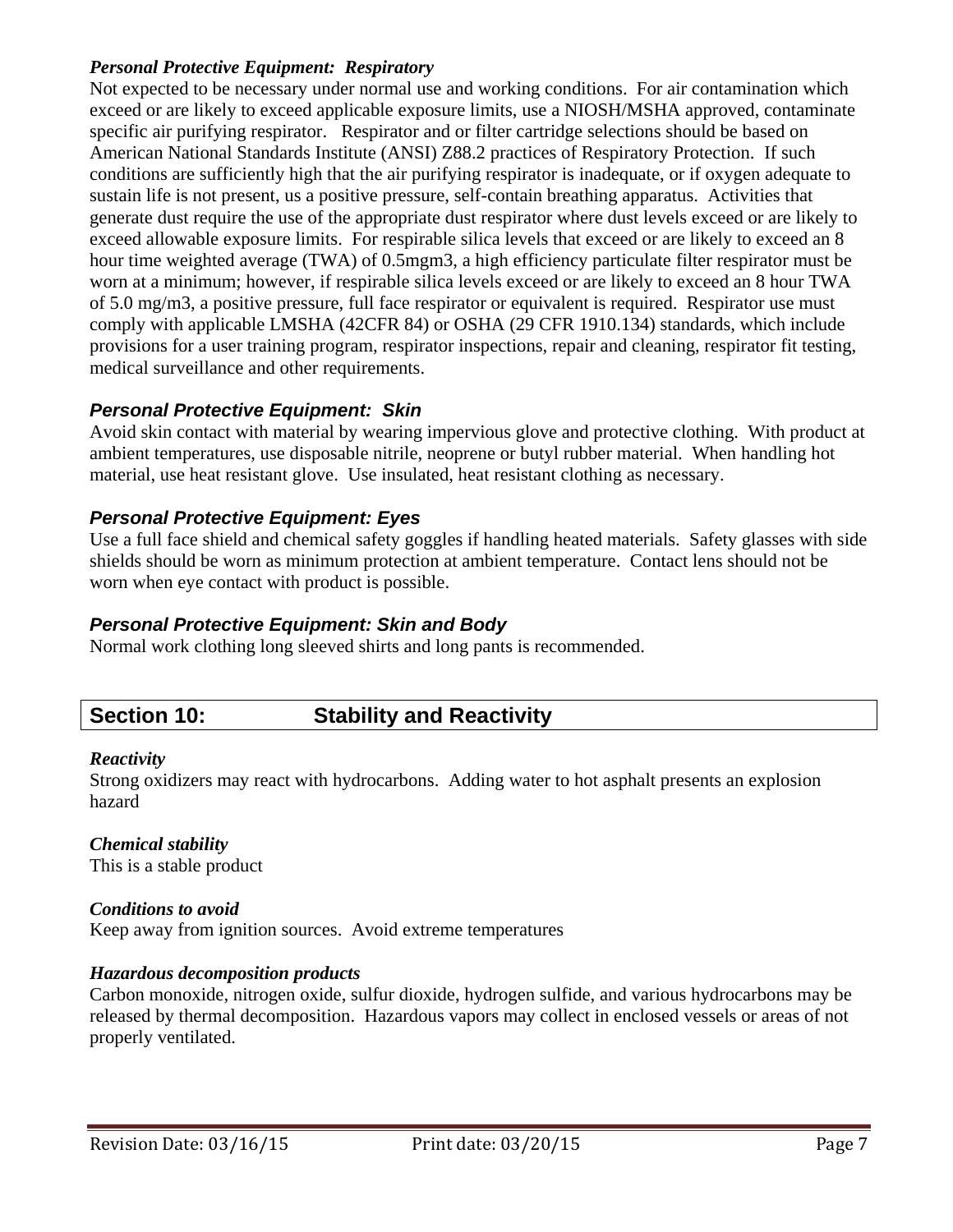## *Acute Toxicity*

*Component Analysis – LD50/LC50*

Quartz (14808-60-7) Oral LD50 Rat 500 mg/kg

## *Potential Health Effects: Skin Corrosion Property / Stimulativeness*

Heated material can cause severe thermal burns. Emissions may cause mild irritation. There may be an increased sensitivity to sunburn with the skin is exposed to asphalt fumes.

## *Potential Health Effects: Eye Critical Damage / Stimulativeness*

Heated material can cause severe thermal burns. Asphalt fumes may cause eye irritation. Exposure to hydrogen sulfide at concentration above 4 ppm may cause eye irritation.

## *Potential Health Effects: Ingestion*

Direct contact with heated material can produce thermal burns on contacted tissues. Gastric masses and stomach obstructions have been reported in individuals who have chewed and swallowed asphalt.

## *Potential Health Effects: Inhalation*

Emissions from heated petroleum asphalt may have an unpleasant odor, and may product nausea and irritation of the upper respiratory tract. Naptha component vapors hot asphalt at high concentrations in the enclosed spaces may cause symptom of euphoria, respiratory irritation and edema, headaches, dizziness, drowsiness, concussions, coma cyanosis and general depression. Hydrogen sulfide causes respiratory irritation at concentrations of 4 to 100ppm. At low concentration H2S has a rotten egg odor. At elevated concentrations H2S acts as a systemic poison, causing unconsciousness and death by respiratory paralysis. Chronic inhalation of petroleum asphalt emissions may contribute to respiratory irritation. If hardened asphalt concrete is subjected to mechanical forces which generate dust particles, exposure to respirable crystalline silica dust is possible.

## *Respiratory Organs Sensitizations/ Skin Sensitization*

Chronic exposure to petroleum asphalt has caused skin disorders such as dermatitis, folliculitis, or oil acne.

## *Generative Cell Mutagenicity*

This product is not reported to have any mutagenic effects.

## *Carcinogenicity*

May cause cancer

Petroleum asphalt and the asphalt additives, in this product are not listed as a carcinogen by NTP, OSHA or IARC. Crystalline silica, a component of these products, is listed by IRAC but not by OSHA. IRAC has determined that there is sufficient evidence for carcinogenicity to experimental animals exposed to crystalline silica and limited evidence for carcinogenicity to humans. Limited evidence means that a causal relationships is possible, however, other explanations such as chance, bias or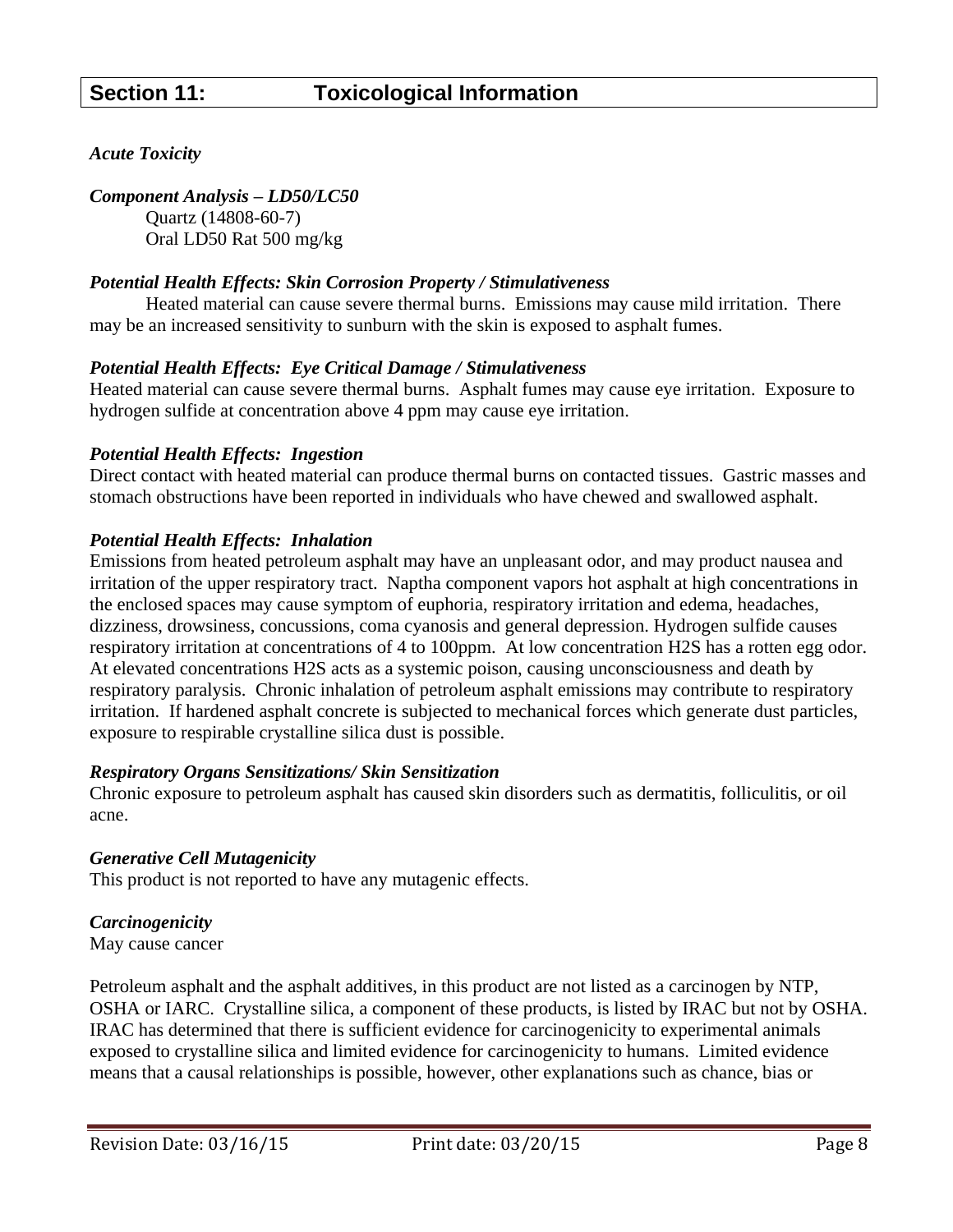confounding factored cannot adequately be excluded. NTP has listed crystalline silica as reasonably anticipated to be a human carcinogen.

| <b>Component Carcinogenicity</b> |                                                                                                                                                                                         |
|----------------------------------|-----------------------------------------------------------------------------------------------------------------------------------------------------------------------------------------|
| Quartz (14808-60-7)              |                                                                                                                                                                                         |
| ACGIH:                           | $A2$ – suspected human carcinogen                                                                                                                                                       |
| NIOSH:                           | potential occupational carcinogen                                                                                                                                                       |
| NTP:                             | Known Human Carcinogen                                                                                                                                                                  |
| IARC:                            | Monograph 100C (2012) listed under crystalline silica inhaled in the for of quartz<br>or cristobalite form occupational sources; Monograph 68(1997) Group 1<br>(carcinogenic to humans) |

## *Reproductive Toxicity*

This product may contain components which may cause adverse reproduction and/or development effects.

## *Specified Target Organ General Toxicity: Single Exposure*

Acute overexposure to this material or its components may cause systemic toxicity, including adverse effects to the following: liver, kidney, lung, skin, spleen, thymus, blood elements, lymph nodes, testes, bone morrow, and nervous system.

## *Specified Target Organ General Toxicity: Repeated Exposure*

Chronic overexposure to this material or its components may cause systemic toxicity, including adverse effects to the following: liver, kidney, lung skink, spleen, thymus, blood elements, lymph nodes, testes, bone morrow, and nervous system.

## *Aspiration Respiratory Organs Hazard*

This product is not reported to have any aspiration hazard effects

## *Other toxicological Information*

Exposure to components of this material may cause the following specific symptoms, depending on the concentration and duration of exposure: anemia, pallor, fatigue, loss of appetite, anxiety and melanesia. Reports have associated repeated and prolonged occupational overexposure to solvents with permanent brain and nervous system damage. Intention misuse by deliberately inhaling vapors may be harmful or fatal.

## **Section 12: Ecological Information**

## *General Product Information*

Harmful to aquatic life with long lasting effects. This material may be toxic to fish and other aquatic live and may impede growth of vegetation.

## *Component Analysis - Eco toxicity Aquatic Toxicity*

No Eco toxicity data are available for this product's components.

## *Persistence/Degradability*

No information available for the product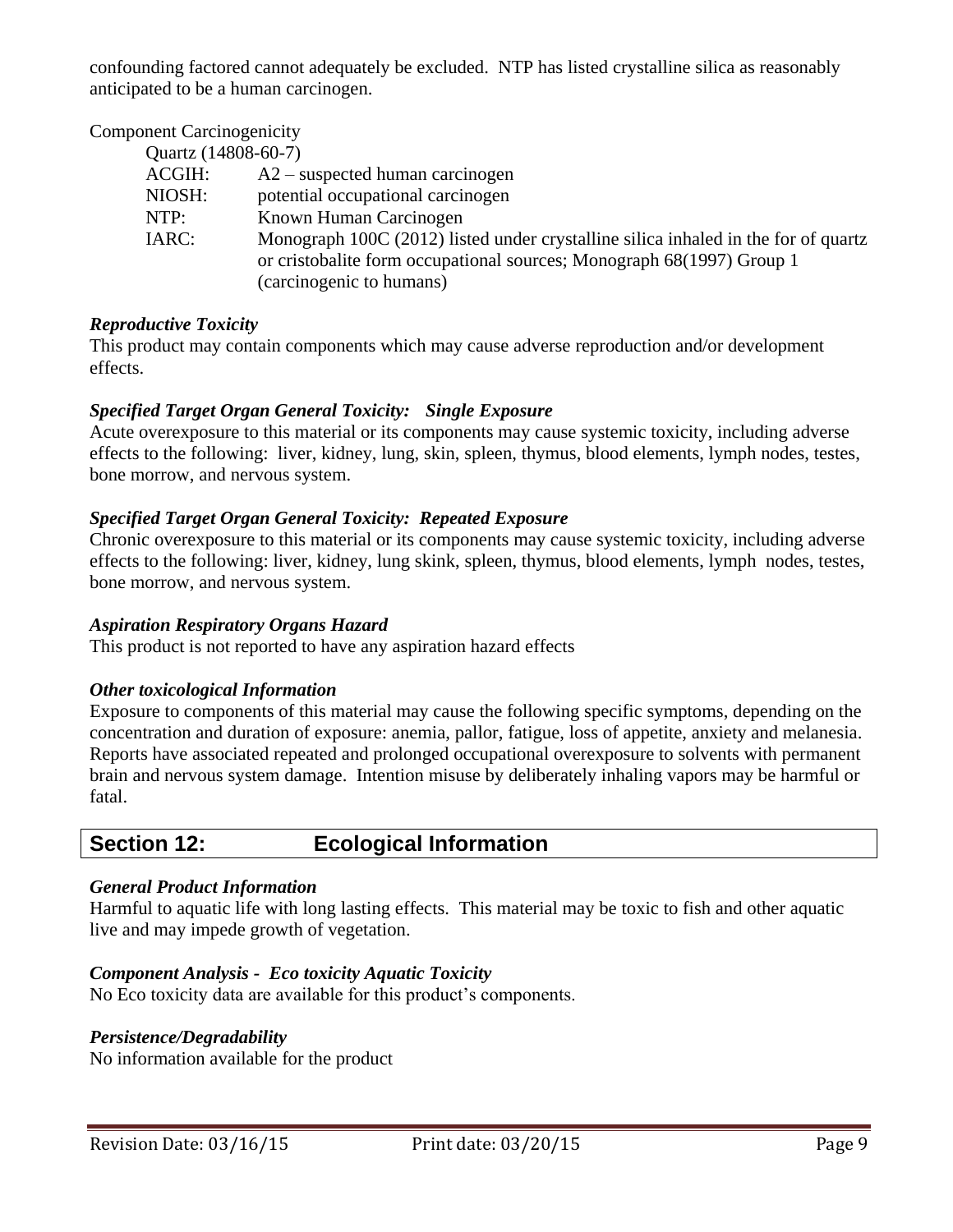## *Bioaccumulation*

No information available for the product

#### *Mobility in Soil*

No information available for the product

## **Section 13: Disposal Consideration**

#### *Waste Disposal Instructions*

See Section 7 for Handling Procedures. See Section 8 for Personal Protective Equipment recommendations

#### *Disposal of Contaminated Containers or Packaging*

Dispose of contents/container in accordance with local/regional/national/international regulations.

| <b>Section 14:</b> | <b>Transport Information</b> |  |
|--------------------|------------------------------|--|
|--------------------|------------------------------|--|

## *DOT Information*

Shipping Name: Hot mix asphalt Additional info: If the shipping temperature of a solid equals or exceeds 464F, DOT regulations classify the solid as an "Elevated Temperature Material", and a "hot" label is required. Transport in accordance with local regulations, where applicable. Consult 49CFR 172.101 for shipping information.

## **Section 15: Regulatory Information**

## **US Federal Regulation**

#### **Component Analysis**

None of this products components are listed under SARA Section 302 (40 CFR 355 appendix A), SARA Section 313 (40 CFR 372.65), or CERCLA (40 302.4).

## **State Regulations**

#### **Component Analysis**

The following components appear on or more of the following sate hazardous substances Quartz CAS 14808-60-7 California (no)

The following statements are provided under the California Safe Drinking Water and Toxic Enforcements Act of 1986 (Proposition 65)

WARNING! This product contains chemicals known to the state of California to cause cancer, birth defects, or other reproductive harm.